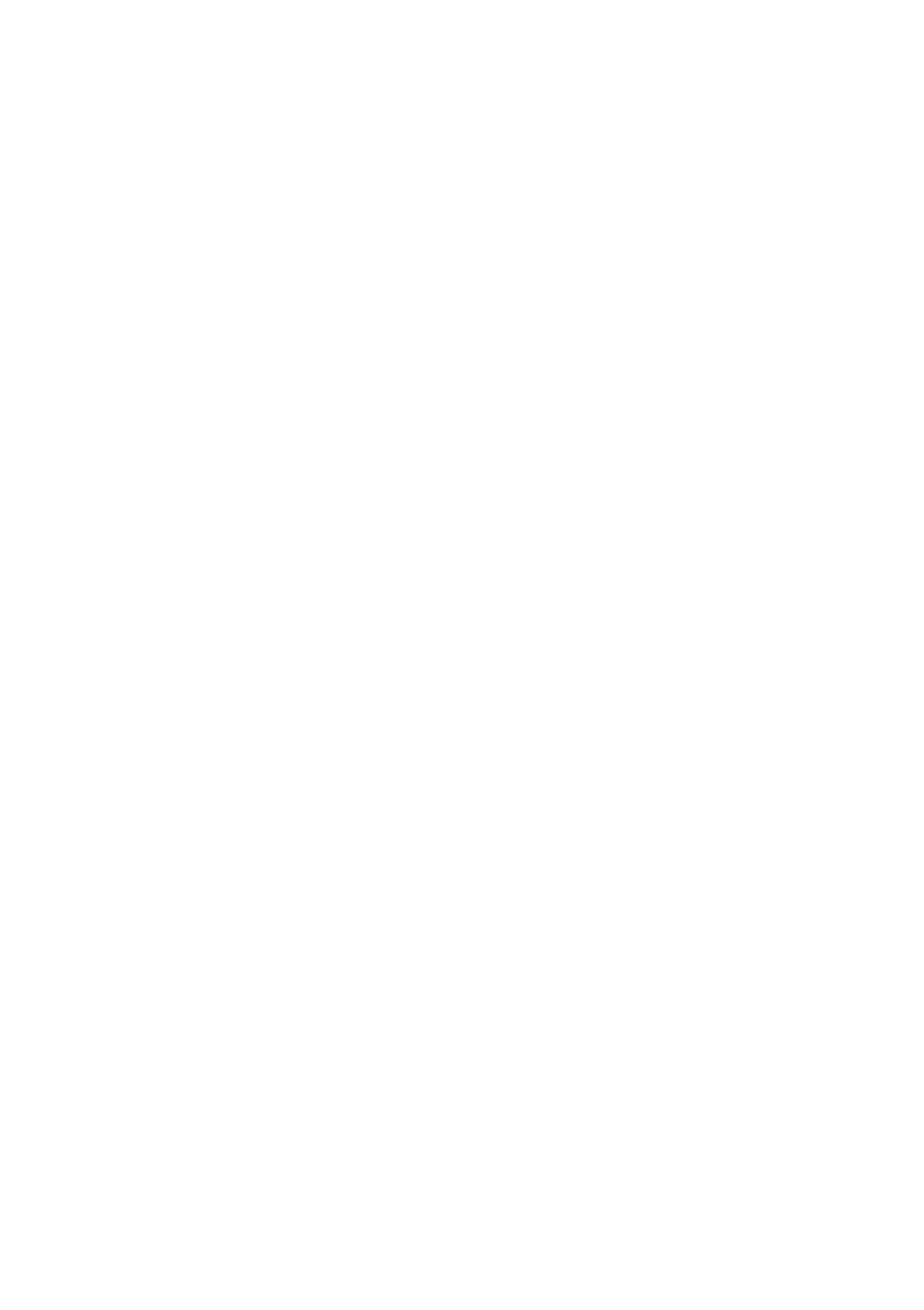This notice is issued in accordance with the Life Assurance (Provision of Information) Regulations 2001 and has been prepared in accordance with the Actuarial Standards of Practice LA-8 and LA-9 of the Society of Actuaries in Ireland.

## **A - Information about the policy**

### **Make sure the policy meets your needs**

Taking out an An Post Insurance Funeral Insurance Policy is an important decision. Before you do so we want you to fully understand the details of the contract which you are entering into. This document sets out to provide that information.

Funeral Insurance is a **regular premium protection policy.** It is designed to provide a lump sum payment in the event of the death of the life assured. It is not designed to build up a savings fund.

#### **WARNING: Total premiums paid over the term of your policy may exceed the death benefit.**

The policy is a long-term commitment. Under its terms you will be committing to pay premiums on a regular basis until your 85th birthday. Unless you are fully satisfied that it meets your needs, and that your circumstances and resources are sufficient to allow you to pay the required premiums, you should not enter into this commitment.

**WARNING: If you propose to take out this policy in complete or partial replacement of an existing policy, please take special care to satisfy yourself that this policy meets your needs. In particular, please make sure that you are aware of the financial consequences of replacing your existing policy. If you are in doubt about this, please contact your insurer or insurance intermediary.**

Every care is taken to ensure that the information in this booklet is clear and accurate. However, no responsibility is taken for errors or omissions. If any conflict arises between this booklet and the Policy Conditions, the Policy Conditions will apply. Policy Conditions will be supplied to you when your policy is issued.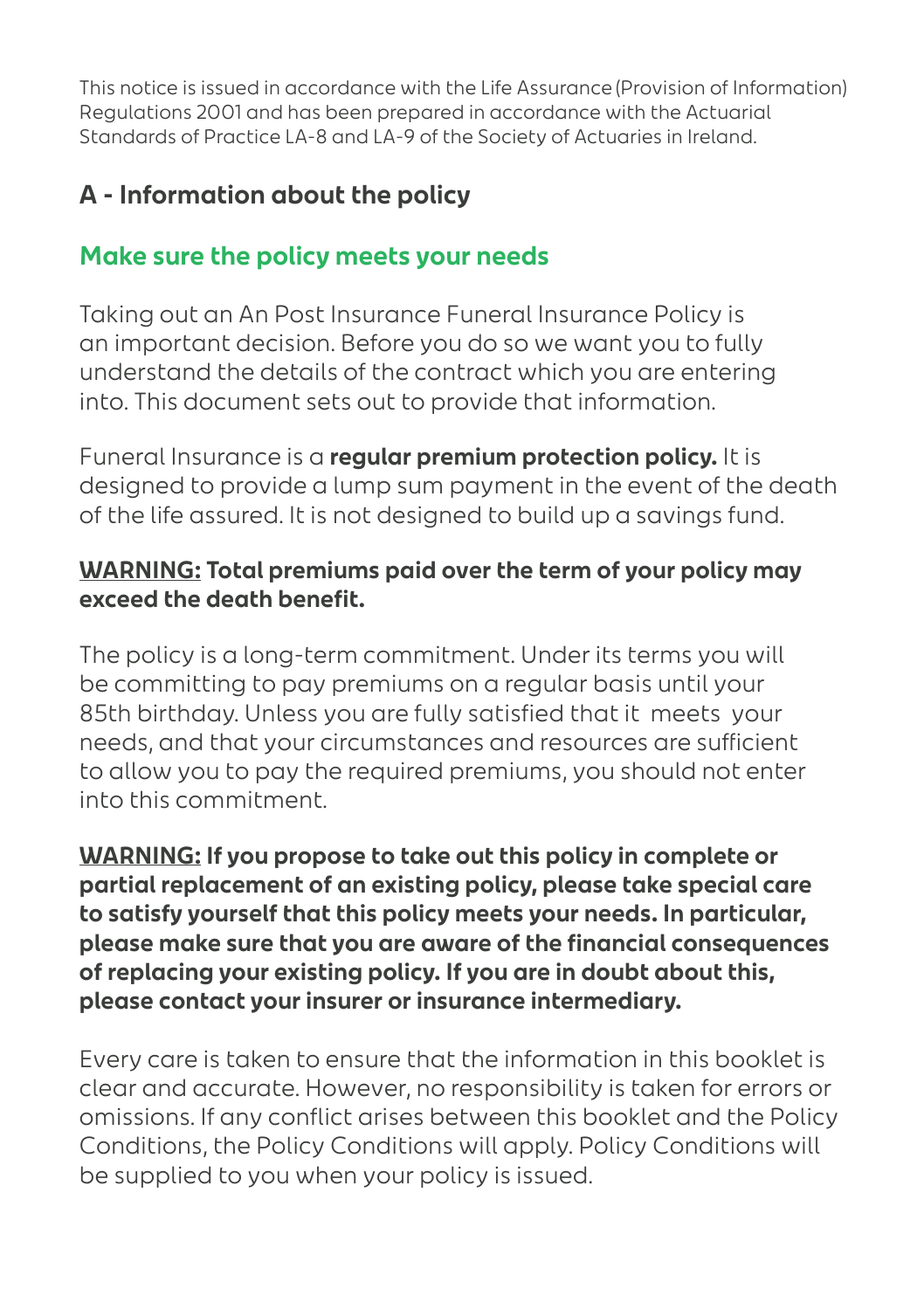#### **What happens if you want to cash in the policy early or stop paying premiums?**

If you stop paying your premiums or cancel your policy during the term of your policy, any protection benefits it offers will cease and **no value will be payable**. Any premiums paid will not be refunded.

If the policy has been assigned to a third party, (e.g. a bank), the policy may not be cancelled without the prior written permission of the third party.

#### **What are the projected benefits under the policy?**

Your policy will pay a fixed lump sum should you die while the policy is in force. If you die before the second policy anniversary the benefit payable is equal to the total premiums paid by the policyholder to the policy. After the second policy anniversary, the benefit payable on death is the policy sum assured chosen. Furthermore, if you die as a result of a travel accident (in a motor accident, or as a farepaying passenger by road, rail, air or sea), the amount payable will be double the sum assured even if you die before the second policy anniversary.

The premium payable for your policy will include the cost of our death benefit and all charges, expenses, and intermediary/sales remuneration. A government levy is payable on all life assurance premiums (currently 1%). Premiums are payable on a monthly basis (either by direct debit or by BillPay through your local Post Office). You stop paying premiums when you reach 85 years of age. Cover continues for life.

**Note:** The maximum amount of life cover that you can take out with us is €30,000. This limit applies to the total amount of cover if you have more than one An Post Insurance Funeral Insurance Policy or similar policy underwritten by New Ireland. We may reduce any An Post Insurance Funeral Insurance Policies you have so that total life cover does not exceed €30,000 or we may cancel any An Post Insurance Funeral Insurance Policies you have that brings life cover over this limit. If we cancel or reduce any policy then any premiums paid in respect of any excess life cover will not be refunded.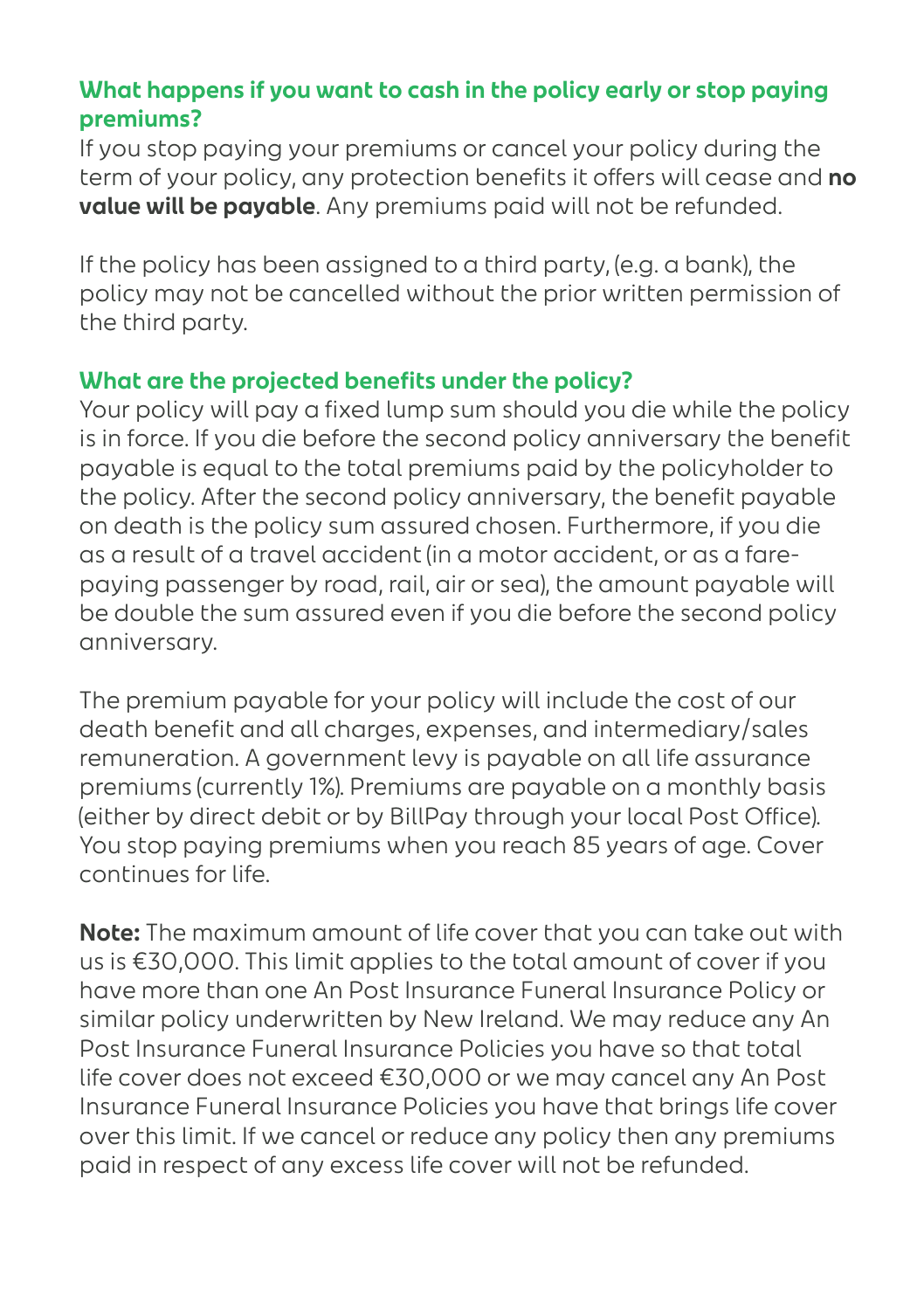#### **The illustration below is based on the following details:**

| <b>Age:</b>                  | 64 next birthday                                    |
|------------------------------|-----------------------------------------------------|
| <b>Benefits:</b>             | Death benefit €6,890                                |
| Premium:                     | $\epsilon$ 43.50 per month, payable by direct debit |
| <b>Premium Payment Term:</b> | To age 85                                           |
| <b>Policy Term:</b>          | Whole of Life                                       |

Sample illustrative table of projected benefits and charges

| IADLE                               |                                                                                        |                                                                                      |                                                                           |                                                    |
|-------------------------------------|----------------------------------------------------------------------------------------|--------------------------------------------------------------------------------------|---------------------------------------------------------------------------|----------------------------------------------------|
| Year                                | А                                                                                      | В                                                                                    |                                                                           | D                                                  |
|                                     | Total amount of<br>premiums paid into the<br>policy to date                            | <b>Projected</b><br>expenses &<br>charges to date                                    | <b>Projected cost</b><br>of protection<br>benefit to date                 | <b>Projected</b><br>policy<br>value                |
| 3<br>4<br>5<br>10<br>15<br>20<br>22 | €522<br>€1,044<br>€1,566<br>€2,088<br>€2,610<br>€5,220<br>€7,830<br>€10,440<br>€11,484 | €513<br>€1,022<br>€1,438<br>€1,852<br>€2,251<br>€3,976<br>€5,088<br>€5,280<br>€5,280 | €9<br>€22<br>€128<br>€236<br>€359<br>€1,244<br>€2,742<br>€5,160<br>€6,204 | €0<br>€0<br>€0<br>€0<br>€0<br>€0<br>€0<br>€0<br>€0 |

#### **TABLE**

#### **What intermediary/sales remuneration is payable?**

The projected remuneration figures below are based on the sample policy described above.

| ▗▃◡▃▃          |                                              |                                                                         |
|----------------|----------------------------------------------|-------------------------------------------------------------------------|
| Year           | Premium payable in<br>that year              | Projected total intermediary/sales<br>remuneration payable in that year |
| 5<br>10        | €522<br>€522<br>€522<br>€522<br>€522<br>€522 | €404<br>€122<br>€21<br>€21<br>€21<br>€0                                 |
| 15<br>20<br>22 | €522<br>€522<br>€522                         | €0<br>€0<br>€0                                                          |

**TABLE**

A Government levy (currently 1% of the premium) is payable on each premium paid. This is included in the premium figures above. A similar schedule containing projected future intermediary/sales remuneration specific to your own proposed policy will be provided automatically when your policy is issued.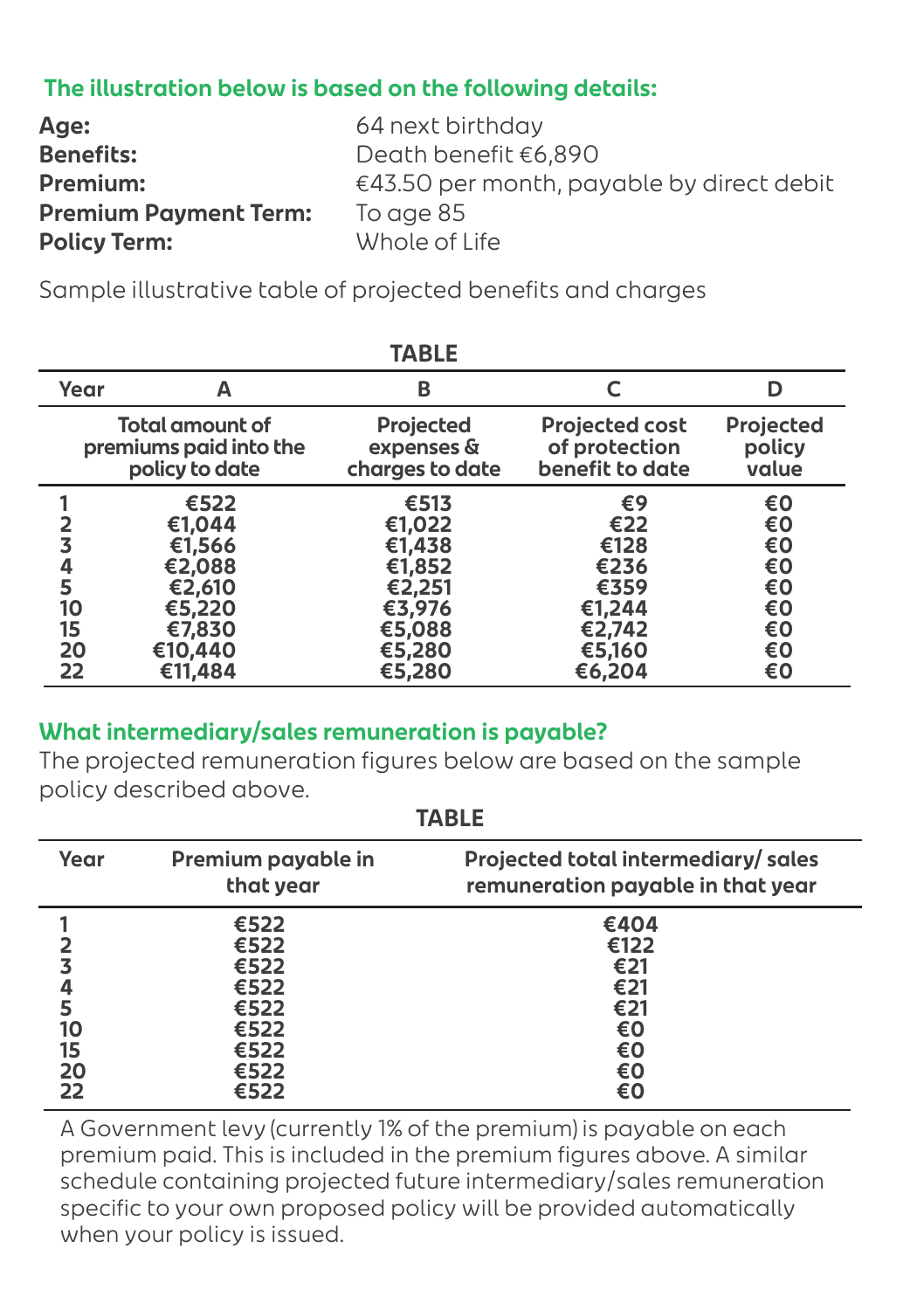#### **Are returns guaranteed and can the premium be reviewed?**

Your policy will not provide any return other than payments which may be made in the event of death. The premium to support the death benefit is established from the outset and will not need to be reviewed.

#### **Can the policy be cancelled or amended by the insurer?**

New Ireland may cancel your Funeral Insurance Policy from the start, refuse to pay any claim, reduce the amount of any claim, and/or reduce the amount of cover, if:

- any questions in relation to the application are not answered fully, honestly and carefully, and/or
- New Ireland is not made aware of any changes to the answers given, before the policy starts or policy documents are issued if later.

New Ireland will cancel your plan if you stop paying premiums before your 85th birthday.

New Ireland also reserves the right, in the event of changes in taxation or other legislation affecting your policy, to make such amendments as in New Ireland's opinion are necessary to take account of such changes.

#### **Information on taxation issues**

The premiums payable under the policy do not qualify for any tax relief.

The payment of death benefit to your spouse is currently free of personal taxation. Other beneficiaries may be liable to Capital Acquisitions Tax on the amount they receive.

The information in this section is a general summary of the taxation implications of your policy, based on our understanding of current legislation. Owing to the individual nature of each case, we recommend that you establish all tax implications with your professional advisor.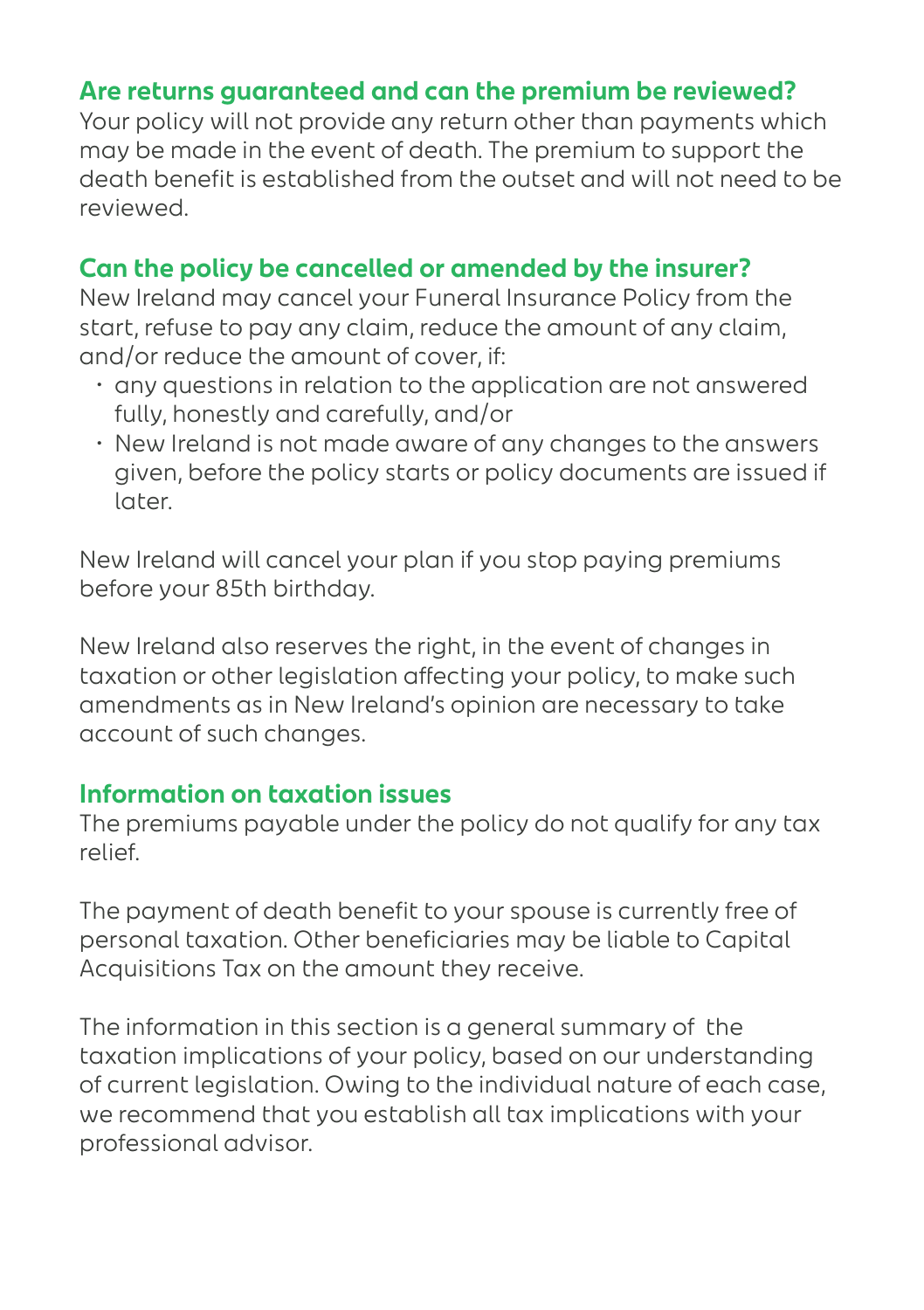#### **Term of the policy**

Your policy is a whole of life protection policy, which means that as long as you continue to pay premiums on time, your policy will continue to provide cover. When you reach age 85, your premiums cease. Your cover then continues until your death.

#### **If you have second thoughts**

If, when you receive your Funeral Insurance Policy, you feel that it is not suitable for your needs then you may cancel it by instructing us in writing and returning the policy documents to us. The policy will terminate immediately on receipt of this instruction at New Ireland's head office. If it is received not later than 30 days after the date of issue of the policy documents then any regular premiums remitted to New Ireland will be refunded in full. Following the ending of this initial 30 day period if you subsequently cancel the policy you will not receive a refund of your premiums paid. No monetary value is attached to this policy.

#### **Legislation governing the contract**

The laws of Ireland govern the contract and the Irish Courts will have exclusive jurisdiction.

#### **If you have a problem or complaint**

If you have any complaint about this policy you should contact New Ireland Assurance, 5-9 South Frederick Street, Dublin 2. The complaint will be fully investigated by New Ireland Assurance and New Ireland Assurance will endeavour to resolve the complaint to your satisfaction.

In the event that you remain dissatisfied with the outcome of the complaint you are entitled to refer the matter to the Financial Services and Pensions Ombudsman. The Ombudsman may be contacted at Lincoln House, Lincoln Place, Dublin 2. Tel. (01) 567 7000. www.fspo.ie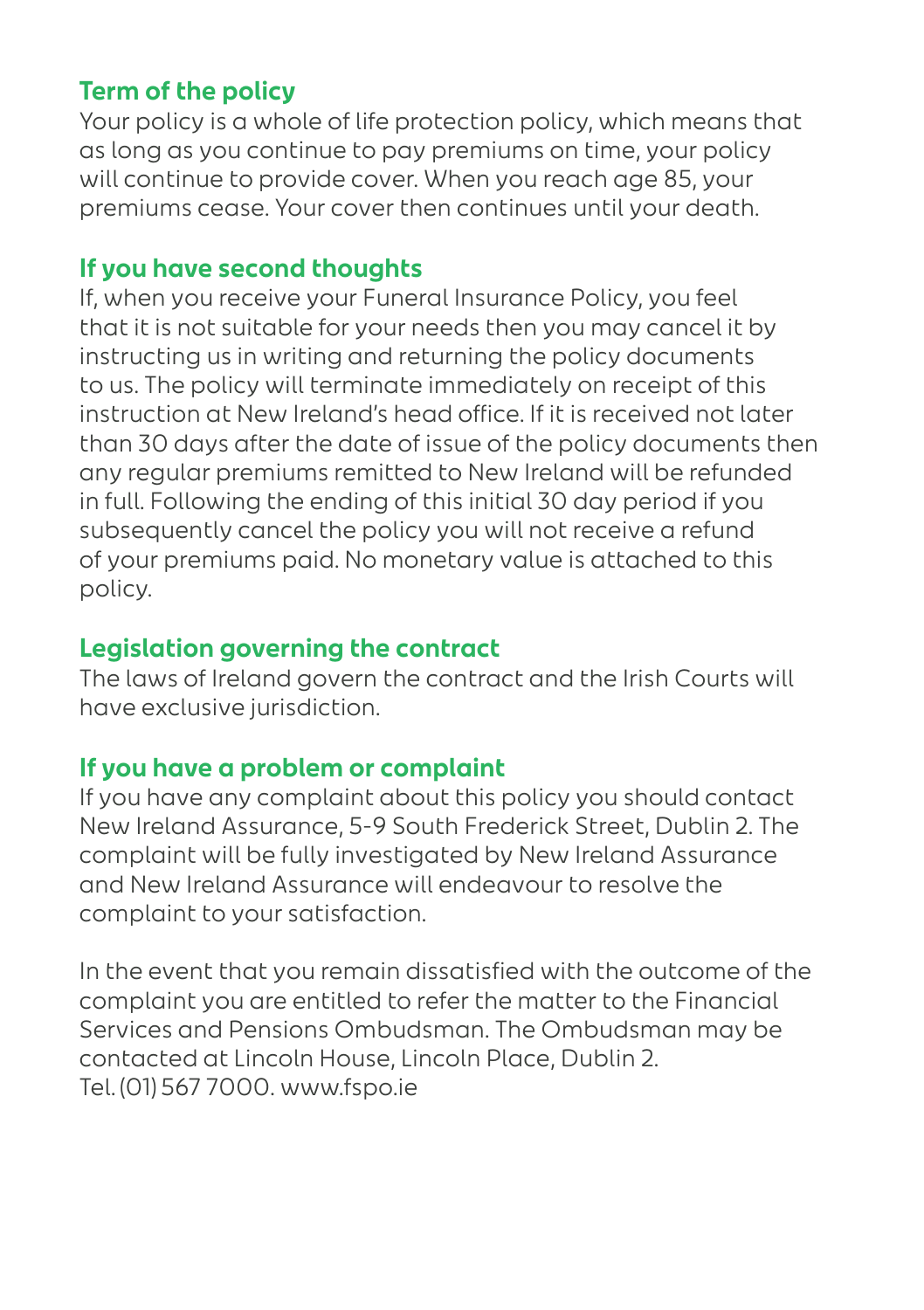## **B – Information on Service Fee**

Occasionally, policyholders have an arrangement with their insurance agent which involves the payment of a service fee to the agent. No such arrangement applies with An Post Insurance.

## **C – Information about the Insurer/Insurance Intermediary**

#### **About the Insurer**

Your policy is issued by New Ireland Assurance Company plc., a public limited company situated in Ireland. New Ireland is a wholly owned subsidiary of Bank of Ireland, a quoted company on the Irish Stock Exchange. New Ireland is licensed under the Insurance Act 1936 and authorised under the the European Union (Insurance and Reinsurance) Regulations 2015 to transact business in the Republic of Ireland.

New Ireland Assurance Company plc. is regulated by the Central Bank of Ireland. A member of Bank of Ireland Group.

Any queries to New Ireland can be made as follows:

| New Ireland Assurance Company plc.,<br>5-9 South Frederick Street, Dublin 2. |
|------------------------------------------------------------------------------|
| 01 617 2000                                                                  |
| 01 617 2075                                                                  |
| info@newireland.ie                                                           |
|                                                                              |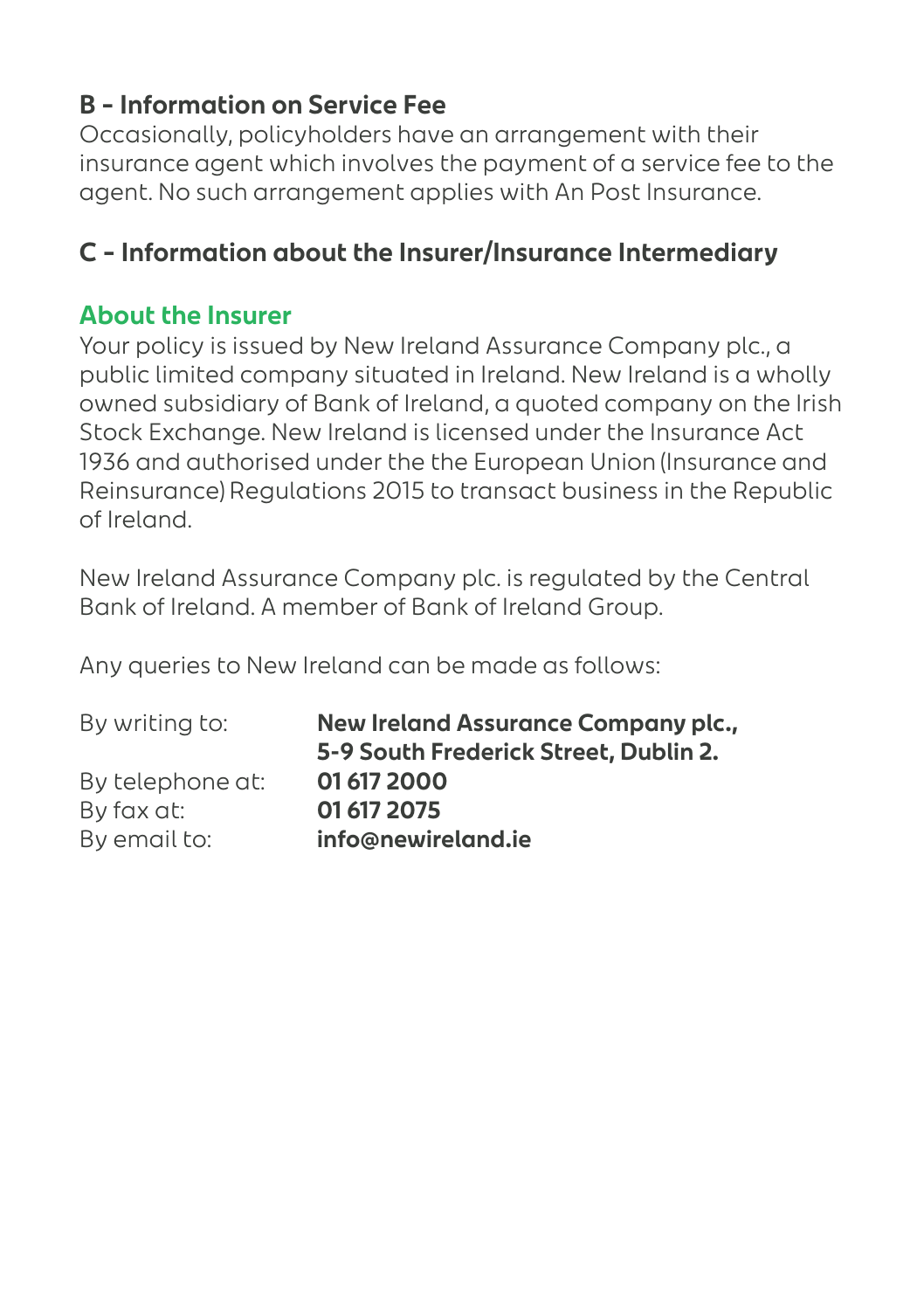#### **About the Insurance Intermediary**

One Direct (Ireland) Limited, trading as An Post Insurance, is regulated by the Central Bank of Ireland. One Direct (Ireland) Limited is a wholly owned subsidiary of An Post. Registered in Ireland No. 452399. Registered Office: GPO, O'Connell St., Dublin 1. An Post Insurance is a tied agent of New Ireland Assurance Company plc for life assurance business. An Post Insurance Funeral Insurance is underwritten by New Ireland Assurance Company plc.

An Post Insurance can be contacted as follows:

| By writing to: | An Post Insurance,            |
|----------------|-------------------------------|
|                | <b>Athlone Business Park,</b> |
|                | Athlone,                      |
|                | Co. Westmeath, N37 EF40       |
| By phone at:   | 0818 22 22 22                 |
| By email to:   | lifesales@anpostinsurance.ie  |

#### **D - Information to be supplied to the policyholder during the term of the contract**

During the term of your policy we will provide you with information in a number of circumstances:

If there is any change in the name, address or legal form of New **Ireland Assurance** 

If there is any material change to the terms of the Policy **Conditions**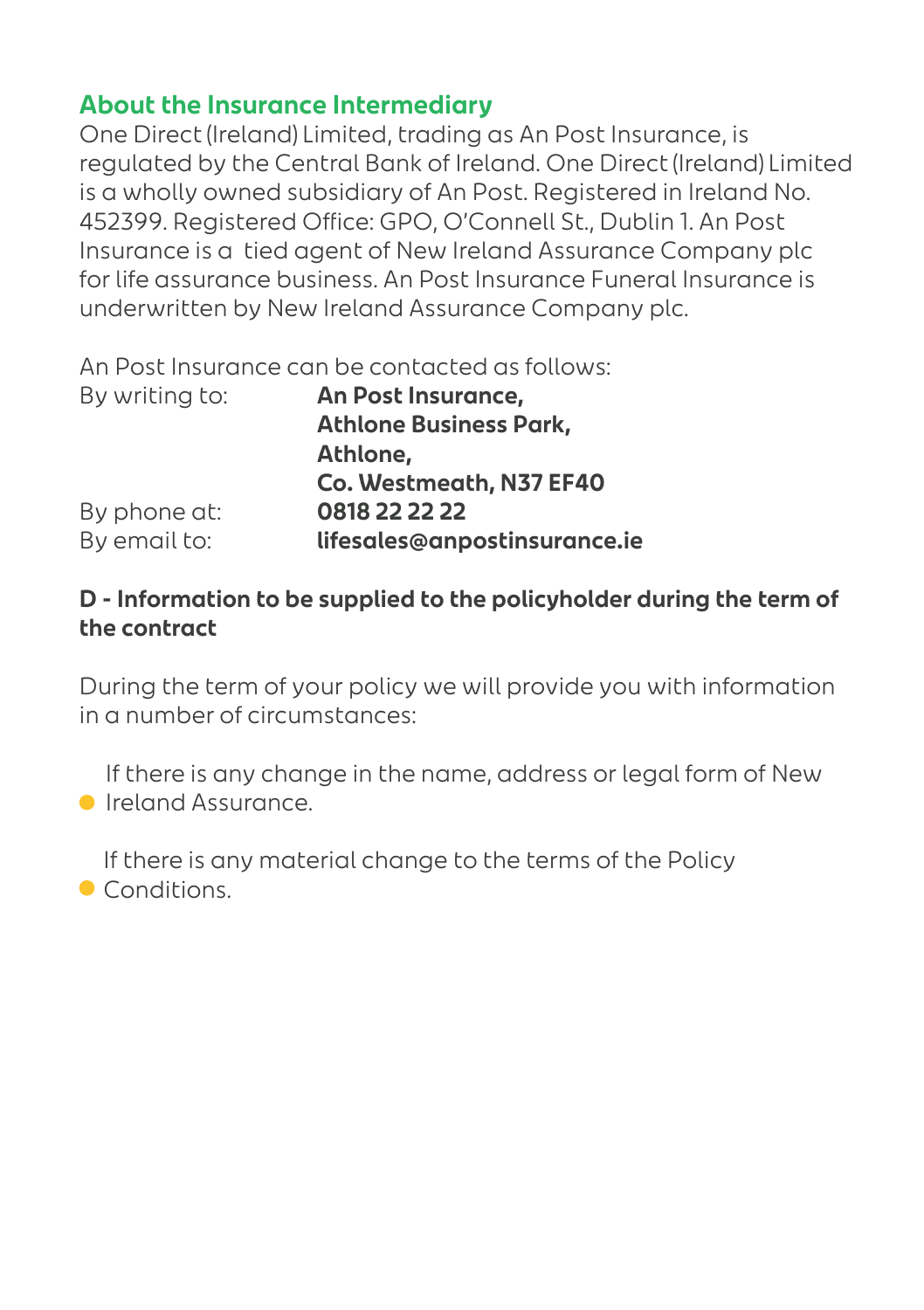#### **European Communities (Distance Marketing of Consumer Financial Services) Regulations 2004 ("the Regulations")**

#### **Information pursuant to Regulation**

| <b>Schedule</b><br><b>Reference</b> | <b>Details required by</b><br>the Regulations                                | <b>Supplier - New Ireland Assurance</b><br><b>Company plc</b>                                                                                                                                                                                                                                                                                                                                                                                                                                                                                                         |
|-------------------------------------|------------------------------------------------------------------------------|-----------------------------------------------------------------------------------------------------------------------------------------------------------------------------------------------------------------------------------------------------------------------------------------------------------------------------------------------------------------------------------------------------------------------------------------------------------------------------------------------------------------------------------------------------------------------|
| $(a)$ & $(b)$                       | Identity, main<br>business and relevant<br>addresses of the<br>supplier      | New Ireland Assurance Company plc is the<br>supplier. New Ireland Assurance Company<br>plc, is an authorised life assurance company<br>which offers a range of life and pension<br>policies including protection, pensions,<br>savings and investments. New Ireland<br>Assurance Company plc's address for<br>business is 5-9 South Frederick Street, Dublin<br>2. New Ireland Assurance Company plc's<br>registered address is 5-9 South Frederick<br>Street, Dublin 2.                                                                                              |
| (c)                                 | Agent's or adviser's<br>identity and capacity<br>in which they are<br>acting | One Direct (Ireland) Limited, trading as An<br>Post Insurance, is a tied agent of New Ireland<br>Assurance Company plc for life assurance<br>business and acts in this regard as an<br>insurance intermediary. One Direct (Ireland)<br>Limited, trading as An Post Insurance, is<br>regulated by the Central Bank of Ireland.<br>One Direct (Ireland) Limited is a wholly<br>owned subsidiary of An Post. Information<br>on An Post Insurance will be included in the<br>One Direct (Ireland) Limited Terms of Business<br>which you will receive with this document. |
|                                     | Agent's or adviser's<br>business address:                                    | Athlone Business Park, Athlone,<br>Co.Westmeath, N37 EF40                                                                                                                                                                                                                                                                                                                                                                                                                                                                                                             |
|                                     | Agent's or adviser's<br>e-mail address:                                      | lifesales@anpostinsurance.ie                                                                                                                                                                                                                                                                                                                                                                                                                                                                                                                                          |
| (d)                                 | Registration details of<br>supplier                                          | New Ireland Assurance Company plc is<br>registered in the Companies Registration<br>Office in Dublin, Ireland, with registration<br>number 7336.                                                                                                                                                                                                                                                                                                                                                                                                                      |
| (e)                                 | Authorisation and<br>supervisory authority<br>of the supplier                | New Ireland Assurance Company plc is<br>licensed under the Insurance Act 1936 and<br>is authorised under the European Union<br>(Insurance and Reinsurance) Regulations<br>2015 to transact business in Ireland. New<br>Ireland Assurance Company plc is regulated<br>by the Central Bank of Ireland.                                                                                                                                                                                                                                                                  |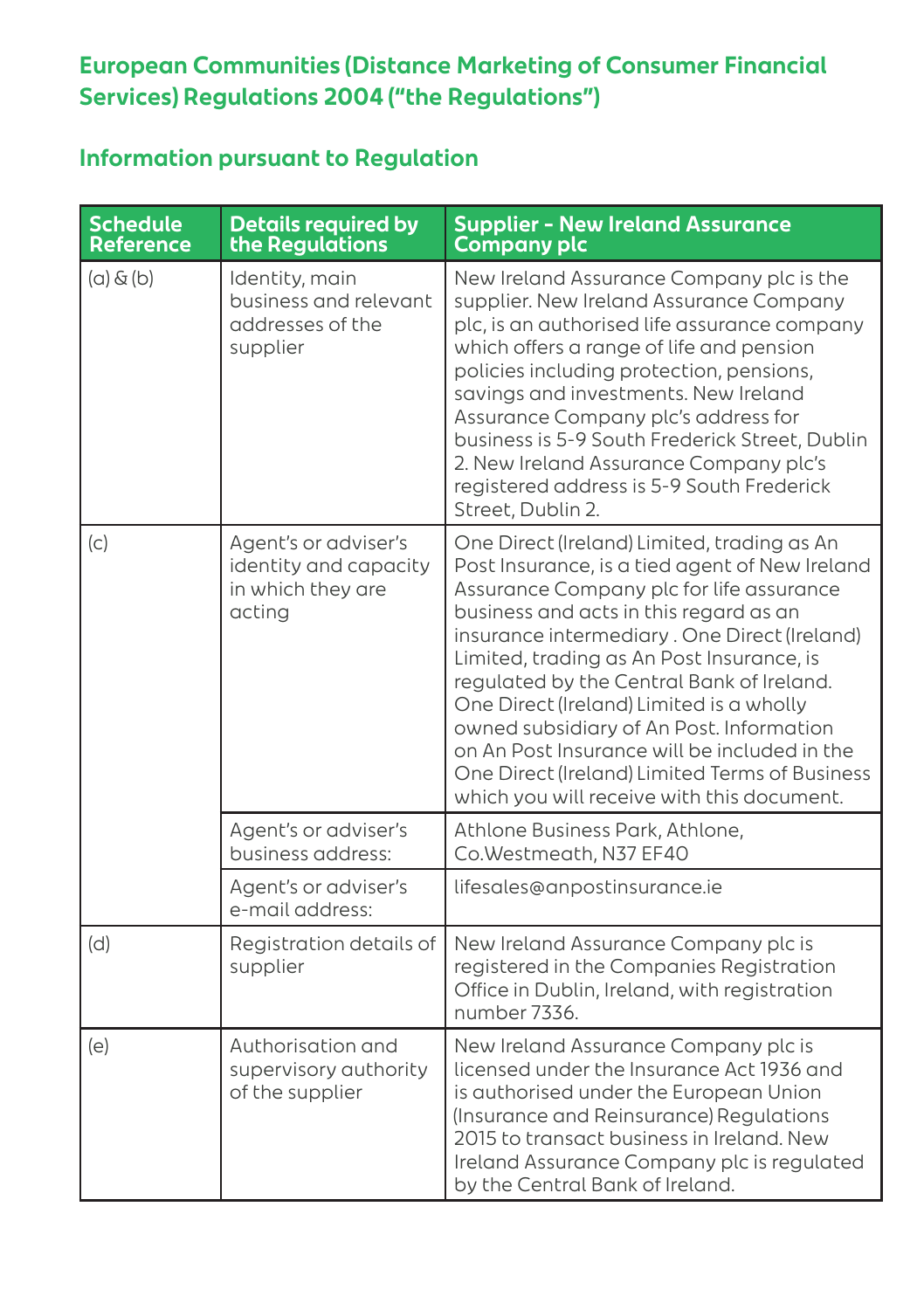| <b>Schedule</b><br><b>Reference</b> | <b>Details required by</b><br>the Regulations                                                                                                                             | <b>Supplier - New Ireland Assurance</b><br><b>Company plc</b>                                                                                                                                                                                                                                                                                                                                                           |
|-------------------------------------|---------------------------------------------------------------------------------------------------------------------------------------------------------------------------|-------------------------------------------------------------------------------------------------------------------------------------------------------------------------------------------------------------------------------------------------------------------------------------------------------------------------------------------------------------------------------------------------------------------------|
| (f)                                 | Membership of<br>professions regulated<br>by law                                                                                                                          | Not applicable.                                                                                                                                                                                                                                                                                                                                                                                                         |
| (g)                                 | VAT registration of<br>supplier                                                                                                                                           | New Ireland Assurance Company plc's VAT<br>number is 9F62965R.                                                                                                                                                                                                                                                                                                                                                          |
| (h)                                 | Main characteristics<br>of the financial<br>service to be supplied                                                                                                        | The product being supplied is a life<br>assurance protection policy. The main<br>characteristics of the policy are as discussed<br>with you in the telephone call and further<br>details are as set out in the product<br>brochure.                                                                                                                                                                                     |
| (i)                                 | Total price to be paid,<br>including all related<br>fees, charges and<br>expenses and all<br>taxes paid through<br>the supplier, or basis<br>for calculating the<br>price | The premium payable for your policy will<br>include the cost of your protection benefits<br>and all charges, expenses and intermediary/<br>sales remuneration. A government levy<br>(currently 1%) is payable on all life assurance<br>premiums. The amount of the premium is as<br>discussed in the telephone call.                                                                                                    |
| (j)                                 | Details of related<br>instruments                                                                                                                                         | Not relevant.                                                                                                                                                                                                                                                                                                                                                                                                           |
| (k)                                 | Other taxes or costs<br>may exist that are<br>neither paid by the<br>supplier or imposed<br>by the supplier                                                               | Please note that taxes or costs may exist<br>that are neither paid by New Ireland<br>Assurance Company plc nor imposed by<br>New Ireland Assurance Company plc.                                                                                                                                                                                                                                                         |
| (1)                                 | Any limitation of<br>the period for which<br>information given by<br>the supplier is valid                                                                                | Information is valid as at the date the<br>information is provided unless otherwise<br>stated in a document. The length of time<br>that the quotation is valid is dependent on<br>both the quote date and your birth date but<br>the maximum validity for any quotation will<br>be 3 months. Please refer to the Important<br>Information document containing details of<br>the quotation provided for further details. |
| (m)                                 | Arrangements<br>for payment and<br>performance that<br>will apply under the<br>contract                                                                                   | The frequency of the premium payments is<br>as discussed in the telephone call. Payment<br>is by direct debit or BillPay.                                                                                                                                                                                                                                                                                               |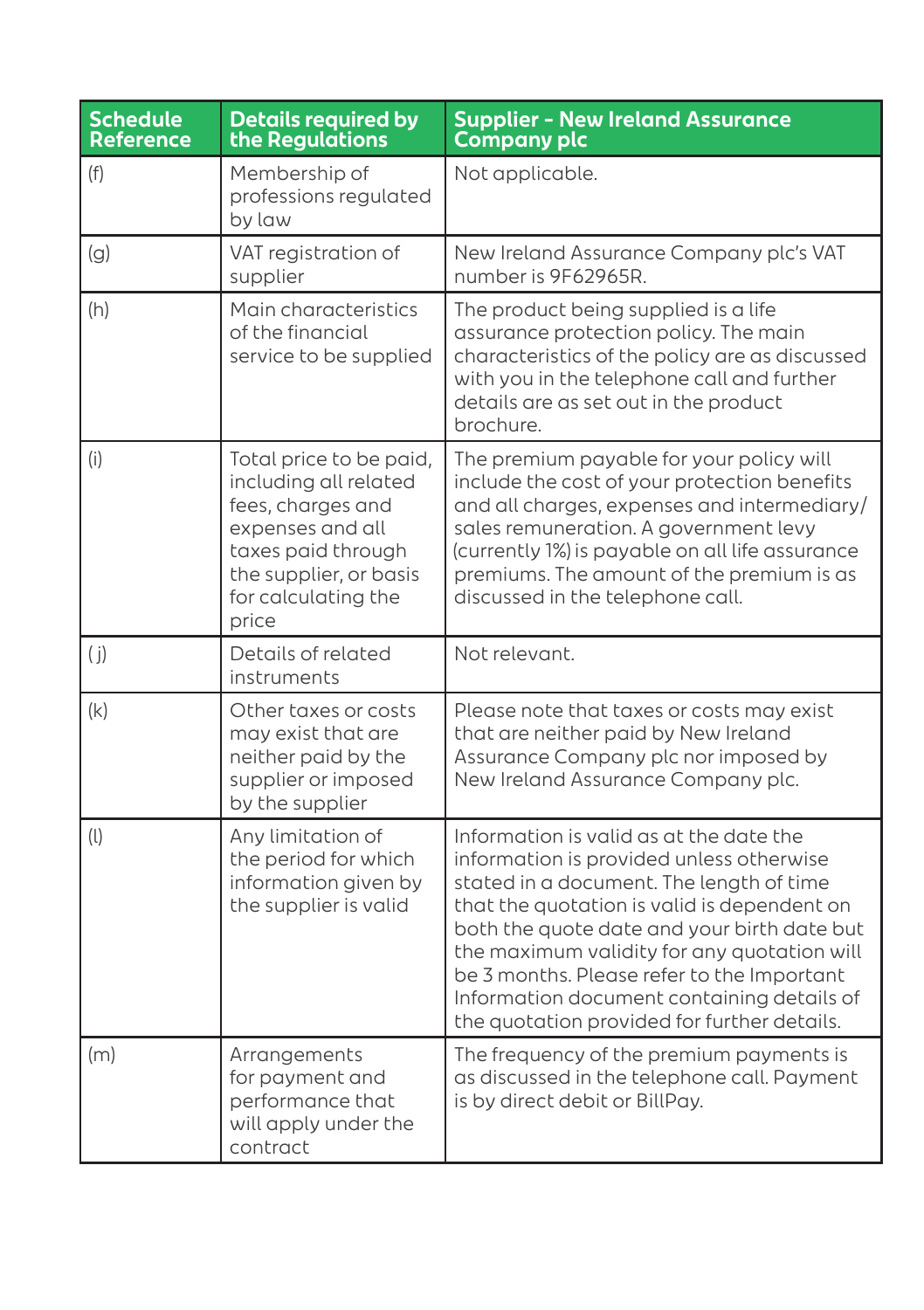| <b>Schedule</b><br><b>Reference</b> | <b>Details required by</b><br>the Regulations                                                                                                                                                                              | <b>Supplier - New Ireland Assurance</b><br>Company plc                                                                                                                                                                                                                                                                                                                                                                                                                                                                                                                                                                                                                                                                                                                                                                                                                         |
|-------------------------------------|----------------------------------------------------------------------------------------------------------------------------------------------------------------------------------------------------------------------------|--------------------------------------------------------------------------------------------------------------------------------------------------------------------------------------------------------------------------------------------------------------------------------------------------------------------------------------------------------------------------------------------------------------------------------------------------------------------------------------------------------------------------------------------------------------------------------------------------------------------------------------------------------------------------------------------------------------------------------------------------------------------------------------------------------------------------------------------------------------------------------|
| (n)                                 | Additional charges<br>that are imposed<br>on the customer for<br>using a particular<br>means of distance<br>communication                                                                                                  | No additional charges are imposed by<br>New Ireland Assurance Company plc for<br>protection policies purchased on a distance<br>basis.                                                                                                                                                                                                                                                                                                                                                                                                                                                                                                                                                                                                                                                                                                                                         |
| (O)                                 | Right to cancel the<br>proposed contract<br>in accordance with<br>these Regulations,<br>including the period<br>in which it can be<br>cancelled, and the<br>conditions and<br>consequences of not<br>exercising that right | You can decide to cancel the policy,<br>whatever the reason, within 30 days of the<br>date of the covering letter of premiums paid,<br>without deduction of charges if you cancel<br>your policy within the 30 day period.<br>If, however, your policy has been assigned to<br>a third party, such as a bank, the policy may<br>not be cancelled without the prior written<br>permission of that third party.<br>If you cancel the policy, any protection<br>benefits it offers will immediately cease and<br>you will no longer be covered.<br>If you do not exercise your right to cancel<br>within the initial 30 days, to maintain<br>your policy you are required to pay the<br>premiums due under the policy. Should<br>you subsequently cancel your policy your<br>benefits will immediately cease and you will<br>not be entitled to a refund of the premiums<br>paid. |
| (p)                                 | Minimum duration of<br>the contract                                                                                                                                                                                        | The duration of the policy will depend on the<br>term(s) you select for the protection benefit(s)<br>being provided under the policy. Where your<br>application is accepted, the term selected<br>for each of the benefits applied will be set<br>out in the Policy Schedule which will be<br>issued with the Policy Conditions.                                                                                                                                                                                                                                                                                                                                                                                                                                                                                                                                               |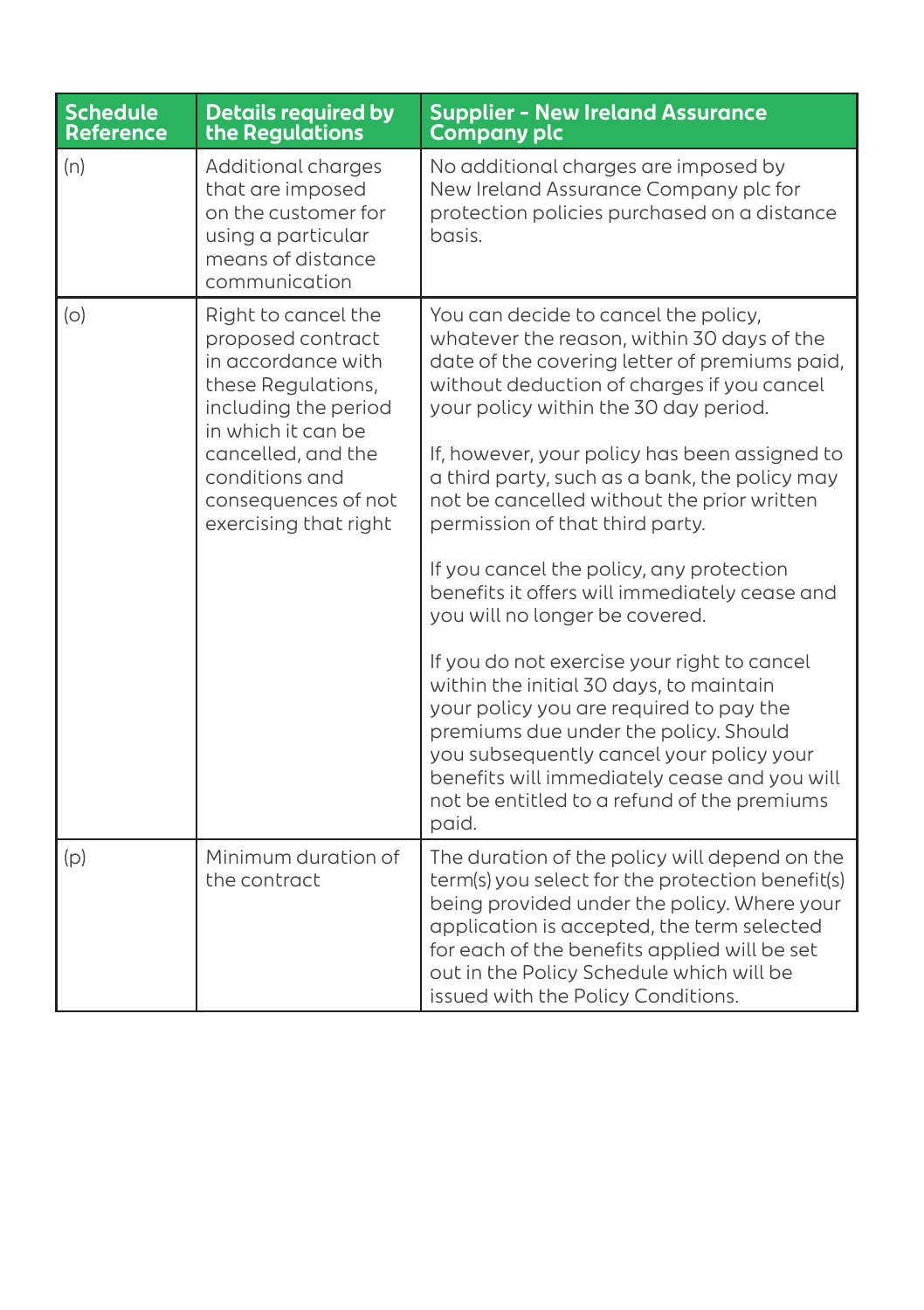| <b>Schedule</b><br><b>Reference</b> | <b>Details required by</b><br>the Regulations                                                                                                            | <b>Supplier - New Ireland Assurance</b><br><b>Company plc</b>                                                                                                                                                                                                                                                                                                                                              |
|-------------------------------------|----------------------------------------------------------------------------------------------------------------------------------------------------------|------------------------------------------------------------------------------------------------------------------------------------------------------------------------------------------------------------------------------------------------------------------------------------------------------------------------------------------------------------------------------------------------------------|
| (q)                                 | Rights to terminate<br>the contract early by<br>either party and any<br>penalty that may<br>be imposed for early<br>termination                          | You may decide to terminate your policy by<br>notifying New Ireland Assurance Company<br>plc in writing at any time. If you choose<br>to cancel at any time after the cooling off<br>period all benefits under your policy will<br>cease from the date of termination and you<br>will not be entitled to a refund of premiums<br>paid to the date of termination.<br>New Ireland Assurance Company plc may |
|                                     |                                                                                                                                                          | cancel your policy or decline to pay a claim<br>if you have given inaccurate or incomplete<br>information in the application or if you have<br>failed to provide any information which<br>would influence the decision of New Ireland<br>Assurance Company plc whether or not to<br>accept your application for the policy.                                                                                |
| (r)                                 | Instructions for<br>exercising the right to<br>cancel the contract,<br>including the address<br>to which notification<br>of cancellation must<br>be sent | To exercise the right to cancel you should<br>complete the Cooling-Off Form enclosed<br>with the policy documents which you will<br>receive by post or send a clear signed<br>cancellation instruction in writing to New<br>Ireland Assurance Company plc, 5-9 South<br>Frederick Street, Dublin 2. If there is more<br>than one policy owner, the request should be<br>signed by all policy owners.       |
| $(s)$ & $(t)$                       | Laws and jurisdiction<br>which apply to the<br>contract                                                                                                  | New Ireland Assurance Company plc's life<br>assurance protection policies are governed<br>by the laws of Ireland and the Irish courts<br>will be used exclusively to determine any<br>matters which may become the subject of a<br>legal dispute.                                                                                                                                                          |
|                                     |                                                                                                                                                          | Where a contract provides for resolution<br>by other means (e.g. arbitration), this<br>information will be provided to you. The laws<br>of Ireland also apply to relations between<br>you and New Ireland Assurance Company<br>plc at any time before a life assurance<br>contract has been entered into.                                                                                                  |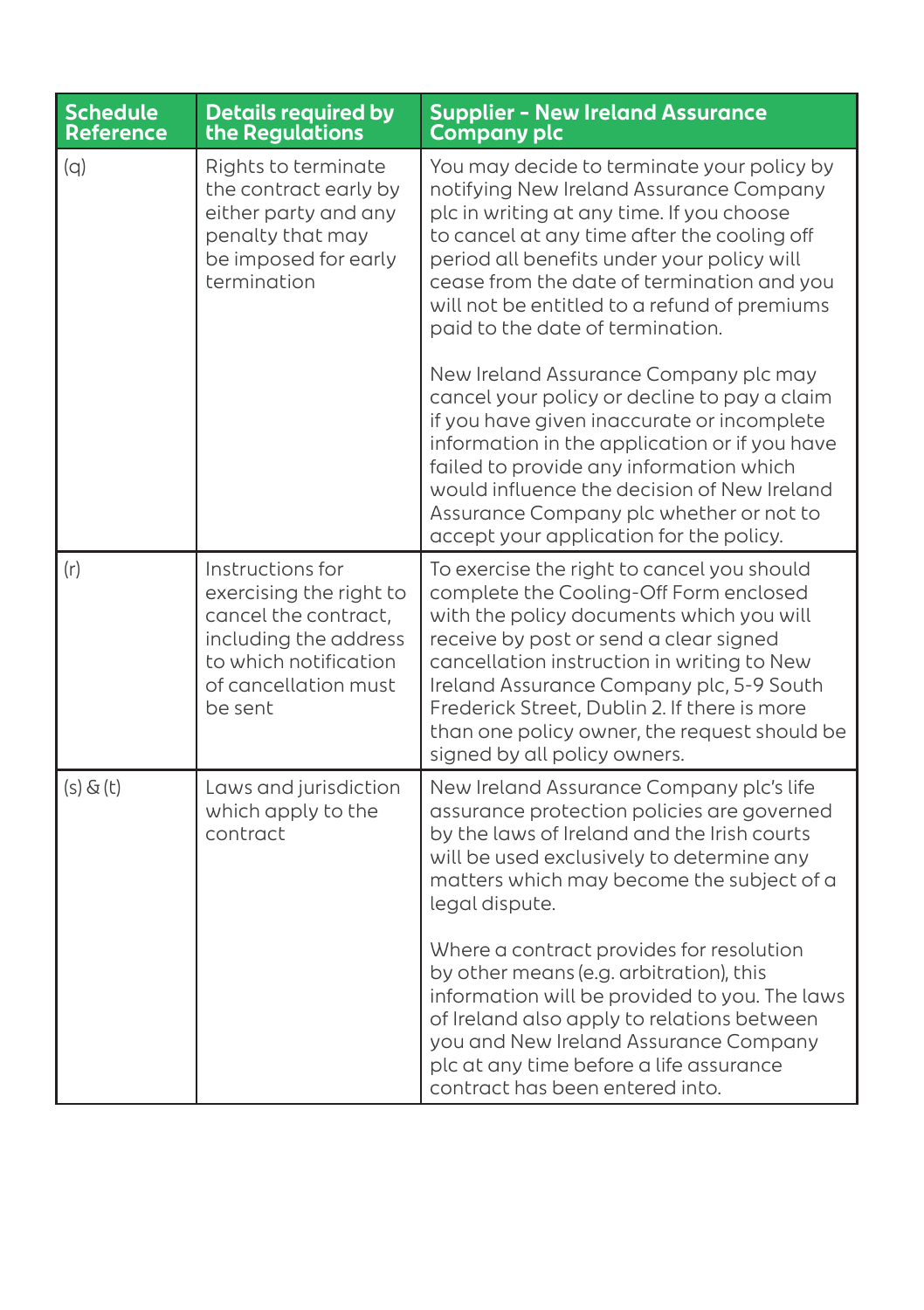| <b>Schedule</b><br><b>Reference</b> | <b>Details required by</b><br>the Regulations                                                                                                                                                         | <b>Supplier - New Ireland Assurance</b><br><b>Company plc</b>                                                                                                                                                                                                                                                                                                                                                                                                                                                                                                                                                                                                                                                  |
|-------------------------------------|-------------------------------------------------------------------------------------------------------------------------------------------------------------------------------------------------------|----------------------------------------------------------------------------------------------------------------------------------------------------------------------------------------------------------------------------------------------------------------------------------------------------------------------------------------------------------------------------------------------------------------------------------------------------------------------------------------------------------------------------------------------------------------------------------------------------------------------------------------------------------------------------------------------------------------|
| $(u) \& (v)$                        | Language(s) in which<br>the contractual<br>terms and conditions<br>are given and the<br>language in which<br>the supplier will<br>communication<br>with you while the<br>contract remains in<br>force | All documents including the contractual<br>terms and conditions will be provided<br>in English and New Ireland Assurance<br>Company plc will communicate with you in<br>the English language at all times.                                                                                                                                                                                                                                                                                                                                                                                                                                                                                                     |
| (w)                                 | Out of court<br>complaint and<br>redress process and<br>the procedure for<br>gaining access to it                                                                                                     | If a client has a complaint in relation to the<br>services provided by New Ireland Assurance<br>Company plc the nature of the complaint<br>should be sent to New Ireland Assurance<br>Company plc in writing. The complaint<br>will be fully investigated by New Ireland<br>Assurance Company plc and New Ireland<br>Assurance Company plc will endeavour to<br>resolve the complaint to your satisfaction.<br>In the event that you remain dissatisfied<br>with the outcome of the complaint you are<br>entitled to refer the matter to the Financial<br>Services and Pensions Ombudsman. The<br>Ombudsman may be contacted at Lincoln<br>House, Lincoln Place, Dublin 2. Tel. (01) 567<br>7000. www.fspo.ie. |
| (x)                                 | Guarantee funds or<br>other compensation<br>arrangements                                                                                                                                              | New Ireland Assurance Company plc is<br>not covered by the EC (Deposit Guarantee<br>Scheme), the Investor Compensation Act<br>1998 or any other similar guarantee or<br>compensation schemes.                                                                                                                                                                                                                                                                                                                                                                                                                                                                                                                  |